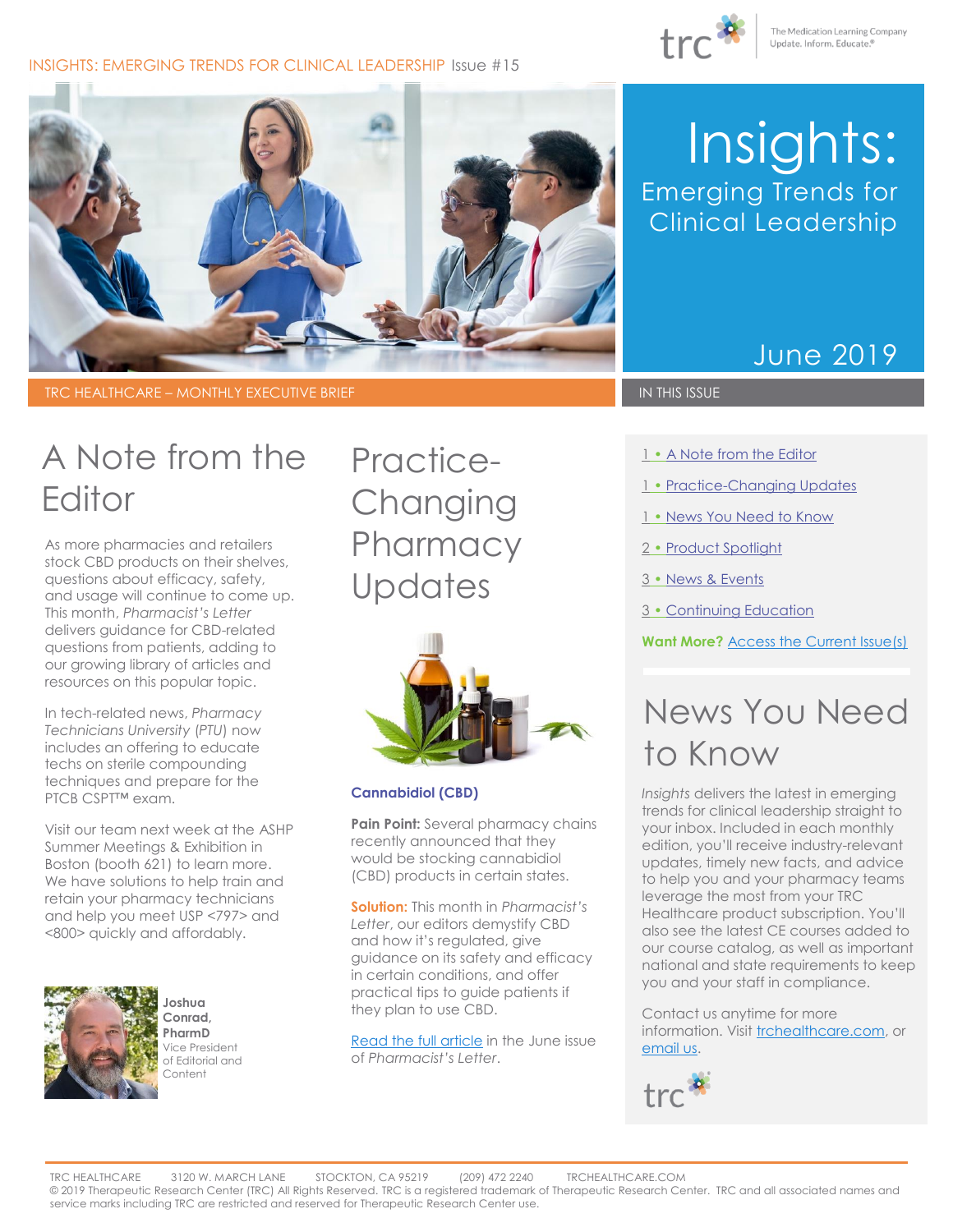

#### **ICU Transitions of Care Med Errors**

**Pain Point:** At least one medication error occurs in almost 50% of patients being transferred from the ICU to the floor. Medication reconciliation across the care continuum remains a focus point for quality improvement.

**Solution:** [This article](https://hospital-pharmacist.therapeuticresearch.com/Content/Articles/PLH/2019/May/Prevent-Med-Errors-at-ICU-Transitions-of-Care) from the May issue of *Hospital Pharmacist's Letter* identifies common med errors and provides recommendations on how to avoid these errors during ICU transitions of care. Included are strategies for the bedside clinician, as well as system-wide strategies such as EHR or protocol changes.

# <span id="page-1-0"></span>Product Spotlight

### Pharmacy Technicians University Spotlight On: PTU CSPT Exam Preparation

The *Pharmacy Technicians University* (*PTU*) CSPT™ (Compounded Sterile Preparation Technician™) Exam Preparation program provides an efficient and affordable program for preparing techs to pass the PTCB CSPT certification exam.

The *PTU* CSPT online program includes didactic and simulation courses on the essential compounding knowledge standards, including courses covering compliance requirements for USP <797> and <800>. The program's curriculum covers the following areas:

- Basic Pharmaceutics
- Dosage Calculations
- Compounding Calculations
- Pharmacology References
- Medication Safety
- Institutional Pharmacy Practice
- Sterile Compounding
- Chemotherapy Compounding
- Drug Information Resources

For more information about this new offering or to get a quote for your organization, contact us today.

#### **NEW LEARNING MANAGEMENT PORTAL ADD-ONS**

Customize your Learning Management Portal with new add-ons that allow you to host your internal training courses and access on-demand partner video training and education. Plus, manage your support staff training all in one place for added convenience. Contact us today to learn more about these add-ons:

- **Customized Library – Support Courses**
- **Customized Library – Partner Courses**
- **Support Staff Organizer**

#### New Natural Medicines Tool: FDA Advisory

In April 2019, the FDA released a Dietary Supplement Ingredient Advisory List to identify supplement ingredients that do not or may not qualify as a dietary ingredient as defined by the Federal Food, Drug, and Cosmetic Act.

Natural Medicines now features a new tool to help health care providers make sense of items on the advisory list, including links to commercial products that contain the flagged ingredients and monographs with common use and safety information.

Access this new tool by clicking "Tools" in the top navigation and selecting "FDA Advisory" from the drop down.

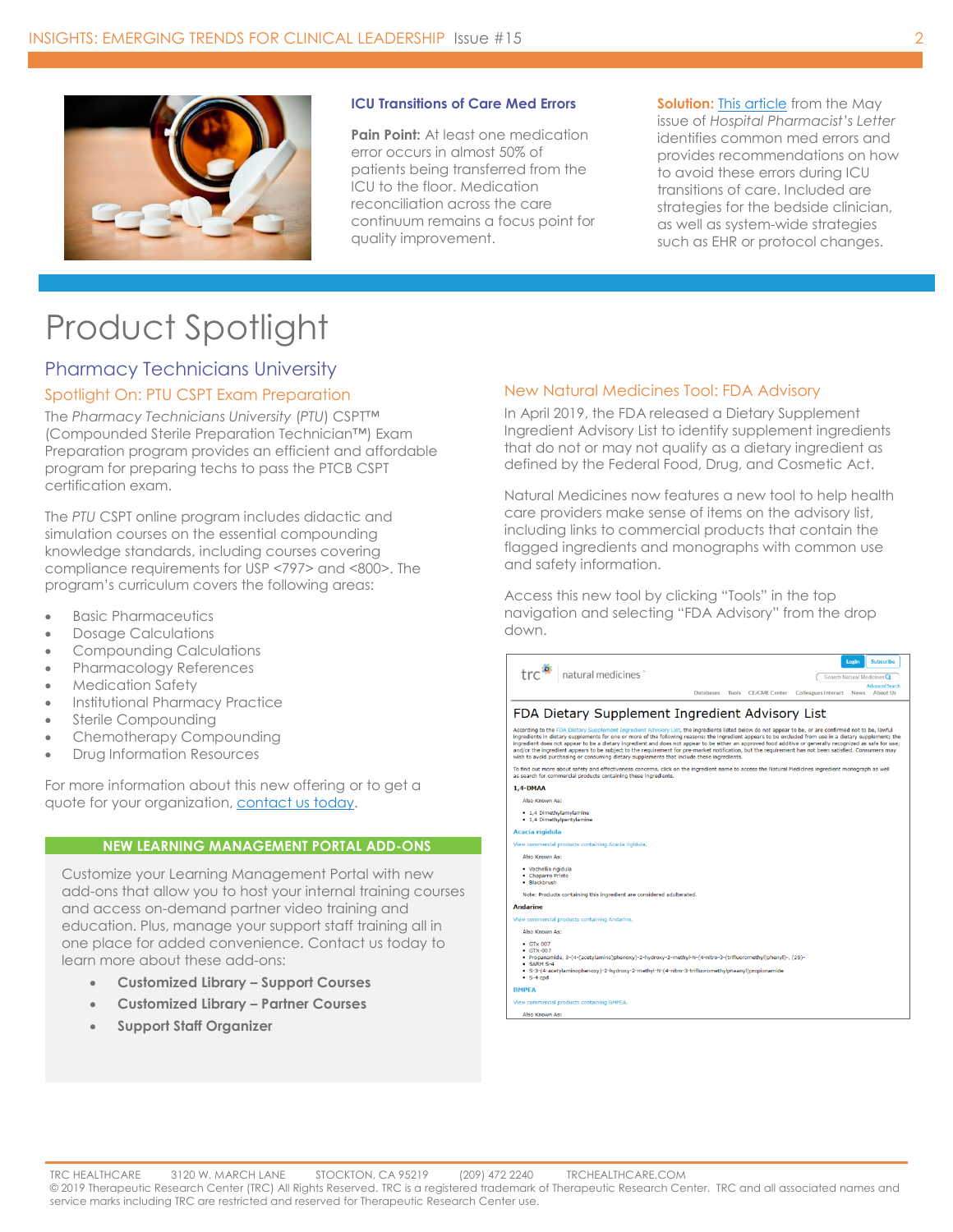## <span id="page-2-0"></span>News & Events

#### Upcoming Webinars

**Hot Topic Webcast:** "Tapering Chronic Opioids." June 20, 12 PM Eastern / 9 AM Pacific. [Register now.](https://goto.webcasts.com/starthere.jsp?ei=1248829&tp_key=b0f73ebe29) 

**Emerging Recommendations Panel June 2019:** (Formerly *PL Voices Clinical Recommendations*) June 11, 8 PM Eastern / 5 PM Pacific. Check the course library in your *Letter*  product to register.

### Upcoming Events

**American Society of Health-System Pharmacists (ASHP) Summer Meetings and Exhibition** June 9-11, Boston, MA Booth 621

**American Association of Nurse Practitioners (AANP) National Conference** June 20-22, Indianapolis, IN Booth 4111

**National Association of Chain Drug Stores (NACDS) Total Store Expo** August 25-26, Boston, MA Booth 1108

Missed a webinar this year and want to catch up? Visit [the News &](https://trchealthcare.com/about-us/news-and-resources/webinars/)  [Resources page on](https://trchealthcare.com/about-us/news-and-resources/webinars/) our website for links to past webinars and webcasts, as well as archived issues of this newsletter, a full list of upcoming events, and press releases.



## <span id="page-2-1"></span>Continuing Education

TRC's accredited learning center for medication management offers Continuing Education in 13 categories, including:

- Disease State Management / Drug Therapy
- HIV / AIDS
- Law
- General Pharmacy
- Patient Safety / Medication Errors
- Archived Webinars
- **Competency**
- Compliance
- Hospital / Specialty
- **Preceptor**
- **Training**
- **Immunization**
- **Compounding**

Stay on top of certification, license, and continuing education renewal periods and associated hours required for your state. Make note of the states below that have renewal periods in the current/coming months, as well as ongoing state and national requirements. To view details for each state, as well as a list of associated continuing education courses available to meet requirements[, click here.](https://cdn2.hubspot.net/hubfs/229441/Email-Images/Insights%20Enterprise%20Newsletter%20Assets/TRCHealthcare_State_National_CE_May2019-July2019.pdf)

|                                                                                                                                                                                                                  | PTCB |
|------------------------------------------------------------------------------------------------------------------------------------------------------------------------------------------------------------------|------|
| California<br>Idaho<br>Maryland<br>lowa<br>New Mexico<br>Kansas<br>Louisiana<br>New York<br>Michigan<br>Tennessee<br>Montana<br>Texas<br>Washington<br>Oregon<br>Rhode Island<br>South Carolina<br>West Virginia | nha  |

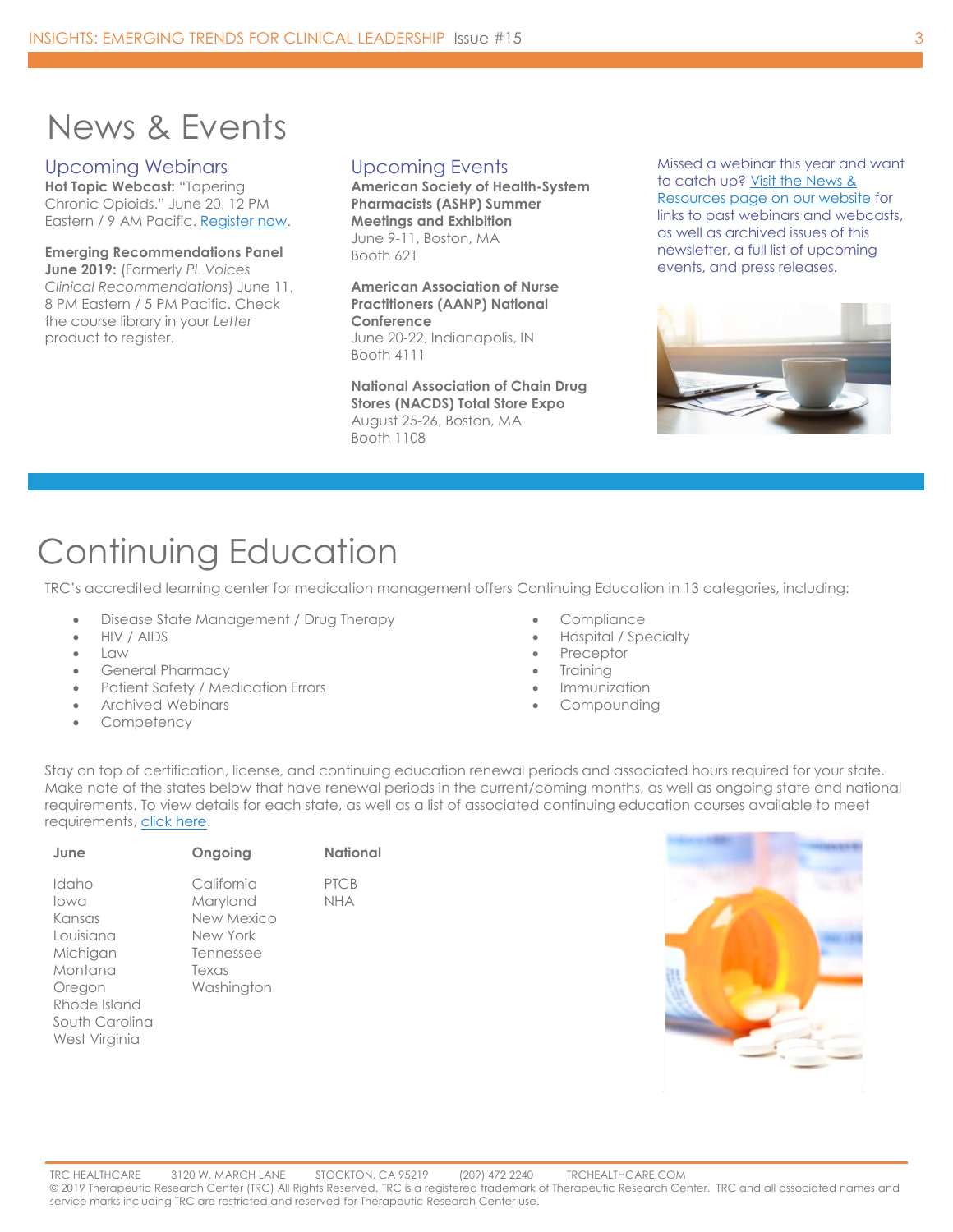### New Continuing Education Courses

| <b>COURSE TITLE</b>                                                                                       | <b>PRODUCT</b><br><b>CODE</b>                                                                                   | <b>TYPE</b>                                   | <b>HRS</b> | <b>CREDIT CREDIT COUNTRY</b> | <b>RELEASE</b><br><b>DATE</b> | <b>CATEGORIES</b>                                                      | <b>COURSE DESCRIPTION</b>                                                                                                                                                                                                                                                                                                         | <b>STATE REQUIREMENTS</b><br><b>MET</b>                                      |
|-----------------------------------------------------------------------------------------------------------|-----------------------------------------------------------------------------------------------------------------|-----------------------------------------------|------------|------------------------------|-------------------------------|------------------------------------------------------------------------|-----------------------------------------------------------------------------------------------------------------------------------------------------------------------------------------------------------------------------------------------------------------------------------------------------------------------------------|------------------------------------------------------------------------------|
| CME-in-the-Letter:<br>May 2019                                                                            | 19-1005<br>(PRL)<br>19-1025<br>(PRLH)<br>19-2005<br>(NL)                                                        | MD,<br>DO,<br>PA,<br>NP,<br><b>RN</b>         | 1.00       | US & CAN                     | 5/1/19                        | Disease State<br>Management/<br>Drug Therapy                           | Especially for physician,<br>nursing, and physician<br>assistant prescribers. Timely,<br>evidence-based<br>recommendations you can<br>use in your practice to<br>improve patient outcomes.                                                                                                                                        | Pharmacotherapy CE;<br><b>General CME</b>                                    |
| CE-in-the-Letter:<br>May 2019                                                                             | 19-705<br>(PL)<br>19-725<br>(PLH)<br>19-745<br>(PLC)<br>19-805<br>(PTL)<br>19-825<br>(PTLH)<br>19-845<br>(PTLC) | RPh &<br>Tech                                 | 1.00       | US & CAN                     | 5/1/19                        | Disease State<br>Management/<br>Drug Therapy                           | Especially for pharmacists and<br>pharmacy technicians.<br>Relevant, evidence-based<br>recommendations you can<br>use in your pharmacy setting<br>to help improve patient care.                                                                                                                                                   | Iowa - Drug Therapy;<br>Missouri - MTM;<br>All others - General<br><b>CE</b> |
| Integrative<br>Therapies for<br>Depression<br>(JA0006454-0000-<br>19-105-H01-P)                           | $19 - 105$                                                                                                      | RPh,<br>MD,<br>DO,<br>PA,<br>NP,<br><b>RN</b> | 1.00       | US & CAN                     | 5/1/19                        | Disease State<br>Management/<br>Drug Therapy                           | This course summarizes<br>evidence for the use of<br>integrative therapies in<br>improving symptoms of<br>depression.                                                                                                                                                                                                             | lowa - Drug Therapy;<br>Missouri - MTM;<br>All others - General<br>CE        |
| <b>STAT! Pharmacist's</b><br>Role in a Code Blue<br>(JA0006454-0000-<br>19-105-H01-P)                     | $19 - 214$                                                                                                      | RPh                                           | 1.00       | US & CAN                     | 5/1/19                        | Disease State<br>Management/<br>Drug Therapy<br>Hospital/Speci<br>alty | This course provides an<br>overview of the pharmacist's<br>role and safe use of<br>medications during a code.                                                                                                                                                                                                                     | Iowa - Drug Therapy;<br>Missouri - MTM:<br>All others - General<br><b>CE</b> |
| <b>Surgery Suite</b><br><b>Medications</b><br>(JA0006454-0000-<br>19-217-H01-P)                           | 19-217                                                                                                          | <b>RPh</b>                                    | 1.00       | US & CAN                     | 5/1/19                        | Disease State<br>Management/<br>Drug Therapy<br>Hospital/Speci<br>alty | This course discusses to<br>improve the safety of<br>medication use in the surgical<br>setting, pain management<br>strategies in perioperative<br>patients, surgical prophylaxis,<br>methods to reverse<br>anticoagulants and manage<br>perioperative bleeding, and<br>the management of<br>postoperative nausea and<br>vomiting. | Iowa - Drug Therapy;<br>Missouri - MTM;<br>All others - General<br>CE        |
| Agitation, Sedation,<br>and Delirium in<br><b>Adult ICU Patients</b><br>(JA0006454-0000-<br>19-220-H01-P) | 19-220                                                                                                          | <b>RPh</b>                                    | 1.00       | US & CAN                     | 5/1/19                        | Disease State<br>Management/<br>Drug Therapy<br>Hospital/Speci<br>alty | This course discusses the<br>management of analgesia,<br>sedation, and delirium in<br>critically ill patients in the ICU.<br>It provides information on the<br>various medication choices,<br>their adverse effects, and<br>place in therapy to help<br>pharmacists optimize<br>medication therapy for these<br>patients.         | Iowa - Drug Therapy;<br>Missouri - MTM;<br>All others - General<br>CE        |

TRC HEALTHCARE 3120 W. MARCH LANE STOCKTON, CA 95219 (209) 472 2240 TRCHEALTHCARE.COM © 2019 Therapeutic Research Center (TRC) All Rights Reserved. TRC is a registered trademark of Therapeutic Research Center. TRC and all associated names and service marks including TRC are restricted and reserved for Therapeutic Research Center use.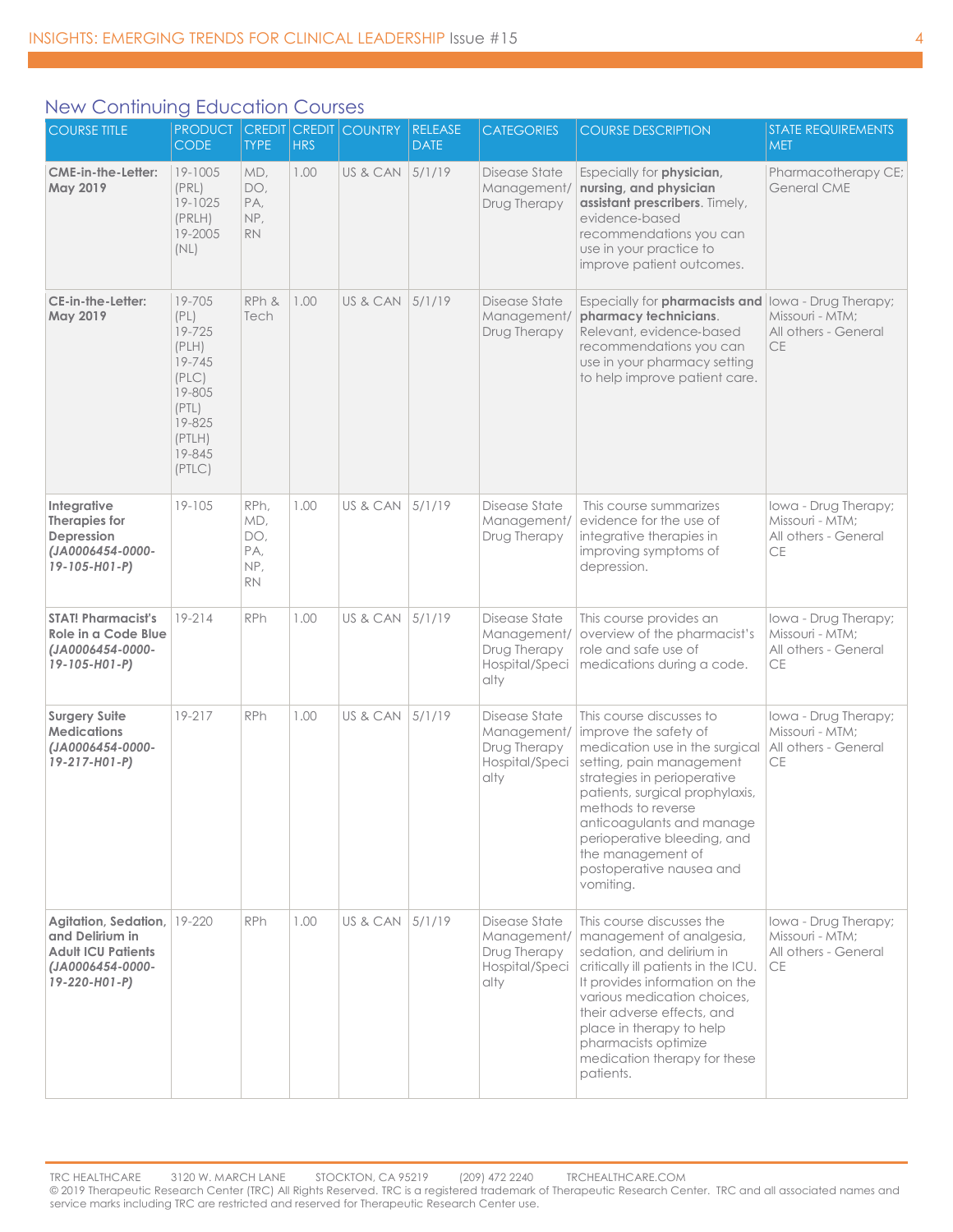| <b>COURSE TITLE</b>                                                                                                                   | <b>PRODUCT</b><br><b>CODE</b> | <b>TYPE</b>              | <b>HRS</b> | <b>CREDIT CREDIT COUNTRY</b> | <b>RELEASE</b><br><b>DATE</b> | <b>CATEGORIES</b>                                        | <b>COURSE DESCRIPTION</b>                                                                                                                                                                                                                                                          | <b>STATE REQUIREMENTS</b><br><b>MET</b>                                                  |
|---------------------------------------------------------------------------------------------------------------------------------------|-------------------------------|--------------------------|------------|------------------------------|-------------------------------|----------------------------------------------------------|------------------------------------------------------------------------------------------------------------------------------------------------------------------------------------------------------------------------------------------------------------------------------------|------------------------------------------------------------------------------------------|
| <b>PL CE Live</b><br>(On Demand)<br><b>March 2019</b><br>(JA0006454-0000-<br>$19 - 603 - H01 - P$                                     | 19-603                        | RPh &<br>Tech            | 1.00       | US & CAN                     | 5/1/19                        | Disease State<br>Management/<br>Drug Therapy             | Listen in to a previously<br>recorded live webinar<br>identifying emerging trends in<br>drug therapy and their place<br>in patient care practices.<br>Presented by Pharmacists<br>Letter editors.<br>(Topics: Acne, Geriatrics,<br>Respiratory & Allergy, Stroke,<br>Tuberculosis) | lowa - Drug Therapy;<br>Missouri - MTM;<br>All others - General<br>CE                    |
| <b>PL CE Live</b><br>(On Demand) April<br>2019<br>(JA0006454-0000-<br>19-604-H01-P)                                                   | 19-604                        | RPh &<br>Tech            | 1.00       | US & CAN 5/1/19              |                               | Disease State<br>Management/<br>Drug Therapy             | Listen in to a previously<br>recorded live webinar<br>identifying emerging trends in<br>drug therapy and their place<br>in patient care practices.<br>Presented by Pharmacists<br>Letter editors.<br>(Topics: COPD, Edema,<br>Measles, Migraine, Ulcerative<br>Colitis)            | lowa - Drug Therapy;<br>Missouri - MTM;<br>All others - General<br><b>CE</b>             |
| <b>PL Voices Clinical</b><br><b>Recommendations</b><br>(On Demand)<br>2019-03<br>(JA0006454-0000-<br>19-682-H01-P)                    | 19-682                        | RPh &<br>Pre-<br>scriber | 1.00       | US & CAN                     | 5/1/19                        | Disease State<br>Management/<br>Drug Therapy             | Listen in to a previously<br>recorded live webing where<br>our Editorial Board and<br>experts discuss and debate<br>the clinical recommendations<br>that are ultimately published<br>in our monthly letter.<br>(Topics: Appropriate Med Use,<br>Stroke)                            | Iowa - Drug Therapy;<br>Missouri - MTM:<br>All others - General<br>CE                    |
| <b>PL Voices Clinical</b><br><b>Recommendations</b><br>(On Demand)<br>2019-04<br>(JA0006454-0000-<br>19-683-H01-P)                    | 19-683                        | RPh &<br>Pre-<br>scriber | 1.00       | US & CAN                     | 5/1/19                        | Disease State<br>Management/<br>Drug Therapy             | Listen in to a previously<br>recorded live webinar where<br>our Editorial Board and<br>experts discuss and debate<br>the clinical recommendations<br>that are ultimately published<br>in our monthly letter.<br>(Topics: Edema, Measles)                                           | lowa - Drug Therapy;<br>Missouri - MTM:<br>All others - General<br><b>CE</b>             |
| <b>PL CE Live:</b><br><b>March Forum 2019</b><br>(JA0006454-0000-<br>$19 - 503 - 101 - P$<br>(JA0006454-0000-<br>$19 - 503 - 101 - T$ | 19-503                        | RPh &<br>Tech            | 1.00       | US & CAN 5/16/19             |                               | Live CE;<br>Disease State<br>Management/<br>Drug Therapy | A monthly live webinar<br>identifying emerging trends in<br>drug therapy and their place<br>in patient care practices.<br>Listeners have an opportunity<br>to interact with Pharmacist's<br>Letter editors as the monthly<br>topics are discussed.                                 | Live CE;<br>Iowa - Drug Therapy;<br>Missouri - MTM:<br>All others - General<br><b>CE</b> |
| PL CE Live:<br>April Forum 2019<br>(JA0006454-0000-<br>$19 - 504 - 101 - P$<br>(JA0006454-0000-<br>$19 - 504 - 101 - T$               | 19-504                        | RPh &<br>Tech            | 1.00       | US & CAN                     | 5/16/19                       | Live CE;<br>Disease State<br>Management/<br>Drug Therapy | A monthly live webinar<br>identifying emerging trends in<br>drug therapy and their place<br>in patient care practices.<br>Listeners have an opportunity<br>to interact with Pharmacist's<br>Letter editors as the monthly<br>topics are discussed.                                 | Live CE:<br>Iowa - Drug Therapy;<br>Missouri - MTM;<br>All others - General<br><b>CE</b> |
| <b>PL CE Live:</b><br>May Forum 2019<br>(JA0006454-0000-<br>19-505-L01-P)                                                             | 19-505                        | RPh &<br>Tech            | 1.00       | US & CAN                     | 5/8/19<br>5/14/19             | Live CE;<br>Disease State                                | A monthly live webinar<br>identifying emerging trends in<br>drug therapy and their place<br>in patient care practices.                                                                                                                                                             | Live CE;<br>Iowa - Drug Therapy;<br>Missouri - MTM;                                      |

TRC HEALTHCARE 3120 W. MARCH LANE STOCKTON, CA 95219 (209) 472 2240 TRCHEALTHCARE.COM © 2019 Therapeutic Research Center (TRC) All Rights Reserved. TRC is a registered trademark of Therapeutic Research Center. TRC and all associated names and service marks including TRC are restricted and reserved for Therapeutic Research Center use.